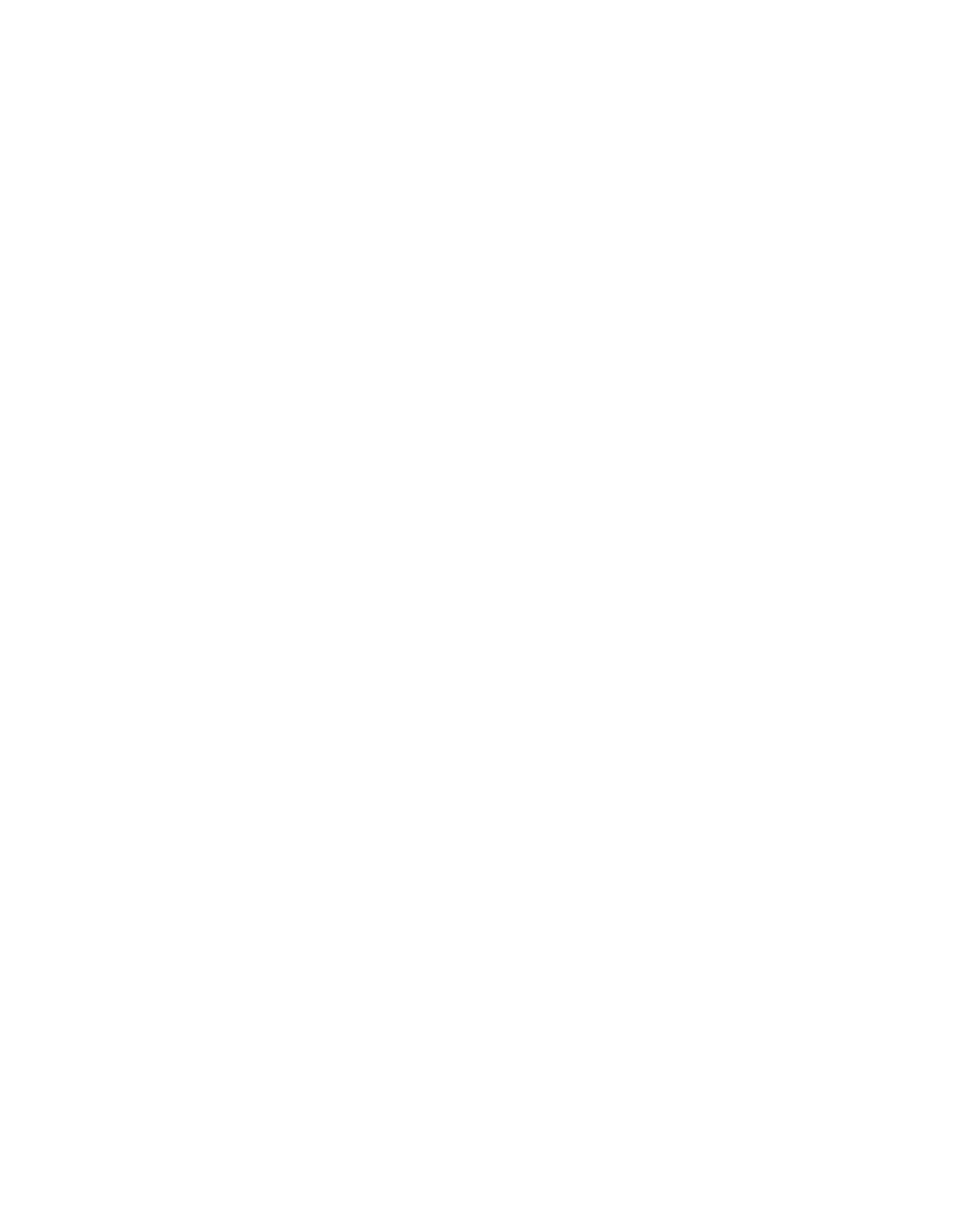## Table of Contents

| Figure 1 Current general size and extent of remaining Settlement Communities. 3 |  |
|---------------------------------------------------------------------------------|--|
|                                                                                 |  |
|                                                                                 |  |
|                                                                                 |  |
|                                                                                 |  |
|                                                                                 |  |
|                                                                                 |  |
|                                                                                 |  |
|                                                                                 |  |
|                                                                                 |  |
|                                                                                 |  |
|                                                                                 |  |
|                                                                                 |  |
|                                                                                 |  |
|                                                                                 |  |
| Denial of Investment Opportunities for Private Property & Community Spaces 10   |  |
|                                                                                 |  |
|                                                                                 |  |
|                                                                                 |  |
| Denial of Investment Opportunity for Private Property & Community Spaces 11     |  |
|                                                                                 |  |
|                                                                                 |  |
|                                                                                 |  |
|                                                                                 |  |
|                                                                                 |  |
|                                                                                 |  |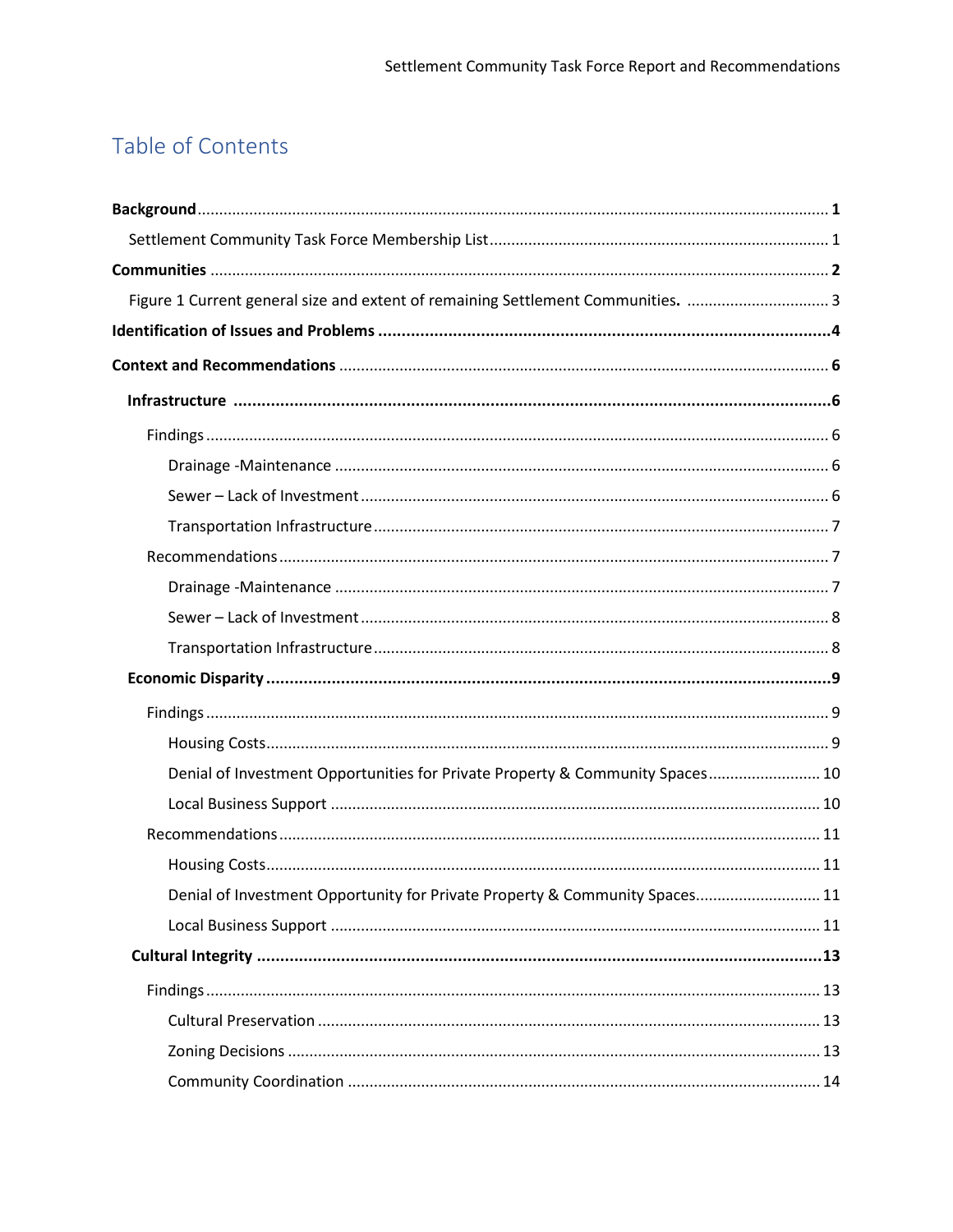# Appendices

- Appendix 1 Settlement Community Histories
- Appendix 2 Suggested Discussion Topics (from 1/7/2021 meting)
- Appendix 3 Community Resource Information
- Appendix 4 Meeting Powerpoints and Handouts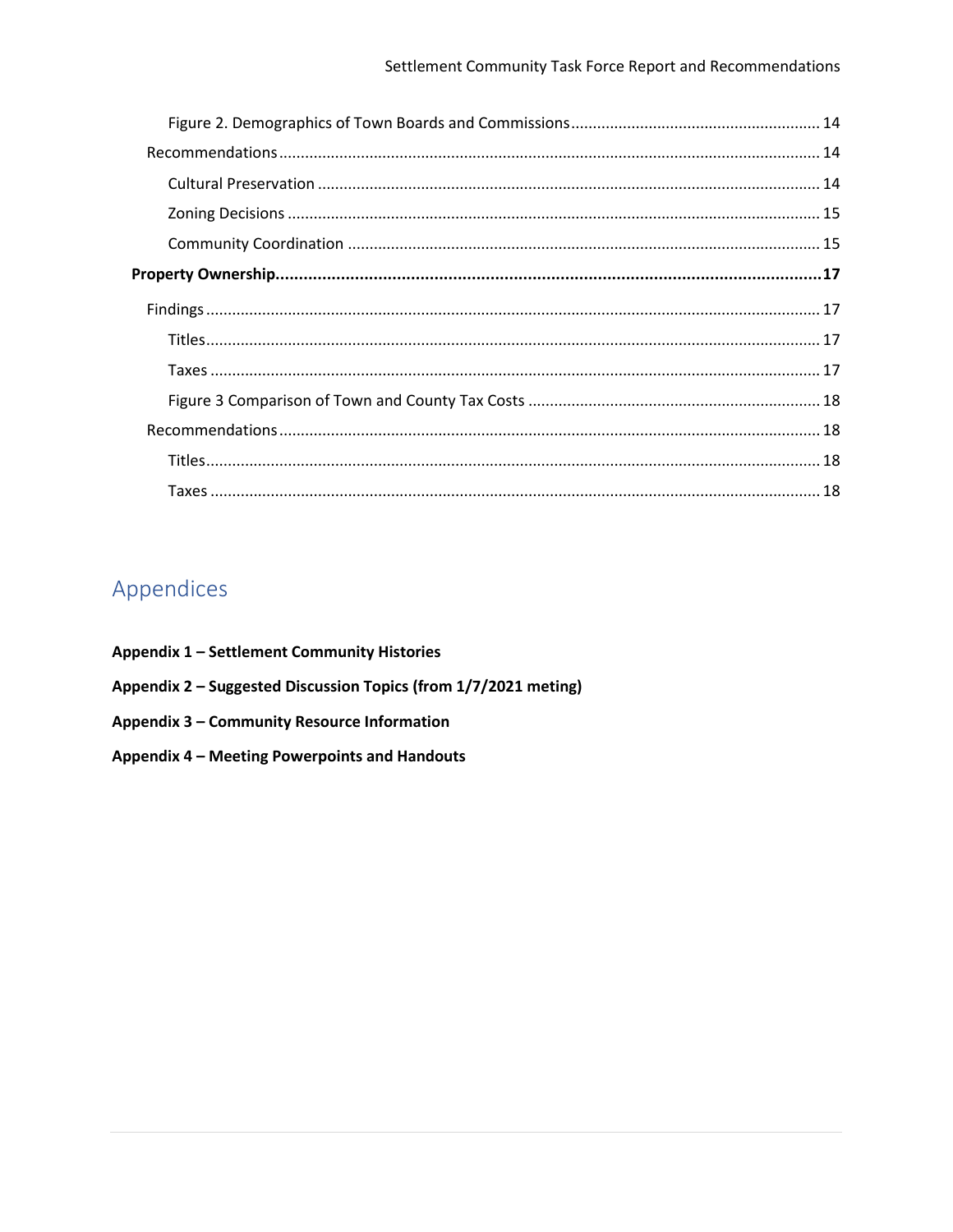# Background

Remnants of the area's agricultural past still exist in plain view within and adjacent to Mount Pleasant. Known as "Settlement Communities," about a dozen historic African American communities have sought to hold on to their history and character in the face of Mount Pleasant's unprecedented growth. But now many worry that their continued existence may be in jeopardy. Throughout Mount Pleasant, development pressure has chipped away at their edges, undermining the communities' historic character, integrity, and threatening their survival. This has long been recognized as a challenge, but no lasting solutions have been found.

To this end, the Mount Pleasant Town Council has established a Settlement Communities Task Force to discuss issues affecting the various settlement areas within or adjacent to town boundaries. Council appointed 17 individuals from over 40 applications to serve on this Task Force at their meeting on October 12, 2020.

The Task Force has worked throughout 2021 to put together this report as set of recommendations for Council's consideration.

The Task Force members\* are:

- o Pearl Ascue Ten Mile
- o John Carson Four Mile
- o George Freeman Two Mile
- o Cheryl German Old Village
- o Jacquelyn Gore Scanlonville
- o Patricia Graham Phillips
- o Charlotte Jenkins Ten Mile
- o Lillie Johnson Hamlin/Six Mile
- o Cassandra Johnson-Davis Hamlin
- o Edward Lee Scanlonville
- o Theodesa Lyles Seven Mile
- o Laura Peirano Hamlin
- o Kathy Smalls Phillips
- o Rhudine Washington Snowden
- $\circ$  Kim Williams White Hall

\*Two others who were initially appointed were unable to participate

This "Settlement Community Task Force Report and Recommendations" was finalized on December 9, 2021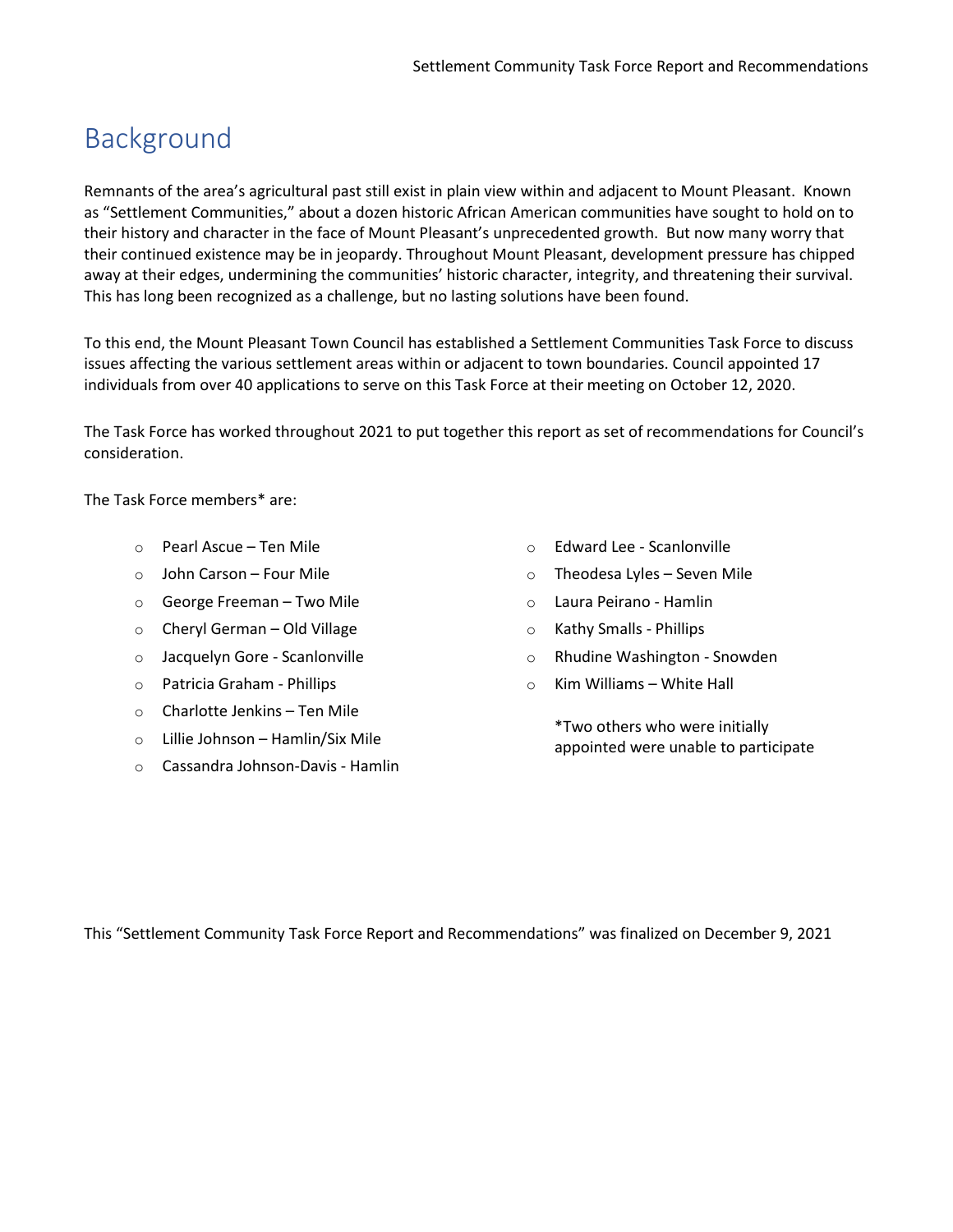# Communities

The following Mount Pleasant area Settlement Communities are among those recognized by the African American Settlement Community Historic Commission.<sup>[1](#page-5-0)</sup> Several have very little information published about their specific histories, but where available, a summary has been provided.

African American Settlement Communities are originally residential and agricultural communities where the population is comprised primarily of African American residents, whom are the descendants of freed and nonfreed slaves. These residents inherently adhered to a culture, thoughts, and practices not familiar to the mainstream existence.

Most residents living in the Settlement Communities are living on land purchased as a result of the devastating conditions experienced in the South due to the Civil War. Many of the residents are at risk of losing their land because the property is jointly owned as heirs property. Heirs property ownership patterns originated in response to the predatory land acquisitions common to the Jim Crow Era. In addition to heirs property, the viability of the Settlement Communities is further threatened by over 100 years of Exclusionary Zoning, racially Restrictive Covenants, "Residential Security Maps", Red Lining, and a host of disparities in education, health care, wealth and common everyday activities.

Although it may not be possible for this Task Force to directly address and correct these generational conditions, it is a large positive step to acknowledge and accurately define the root causes.

The communities represented within the Mount Pleasant area are:

| $\circ$ Old Village  | $\Omega$ | Two Mile          |
|----------------------|----------|-------------------|
| $\circ$ Scanlonville | $\circ$  | Greenhill         |
| ○ Snowden            | $\Omega$ | <b>Four Mile</b>  |
| $\circ$ Six Mile     | $\circ$  | Seven Mile/Hamlin |
| ○ Phillips           | $\circ$  | Ten Mile          |

Basic historical information on each of these Communities can be found in Appendix 1

<span id="page-5-0"></span><sup>1</sup> "History." *African American Historic Settlement Commission*, African American Historic Settlement Commission, https://mushroom-harpldc4.squarespace.com/history.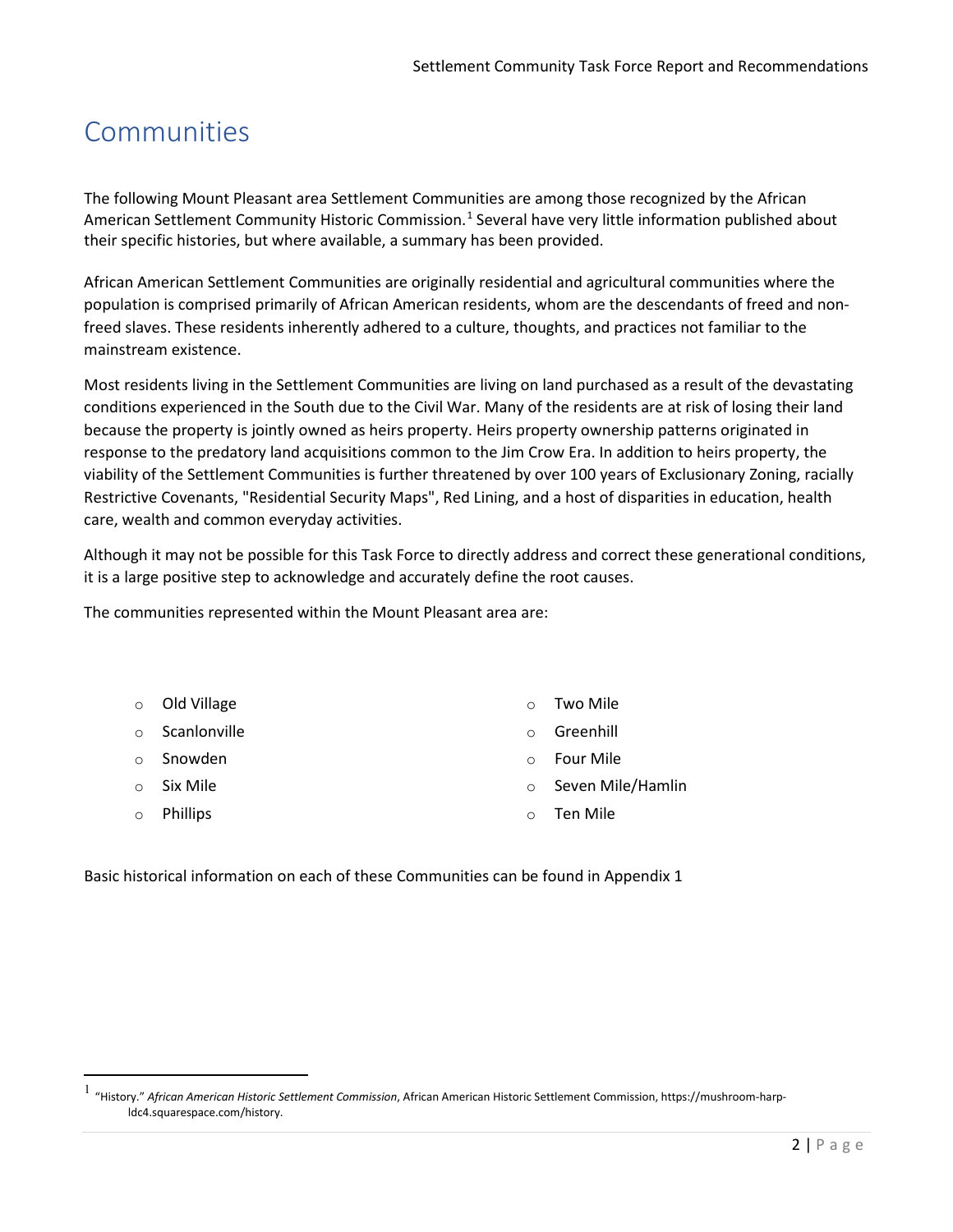

**Figure 1: Current general size and extent of remaining Settlement Communities. (Note: Seven Mile Community should extend north of Highway 17 in the vicinity of Highway 41, as indicated)**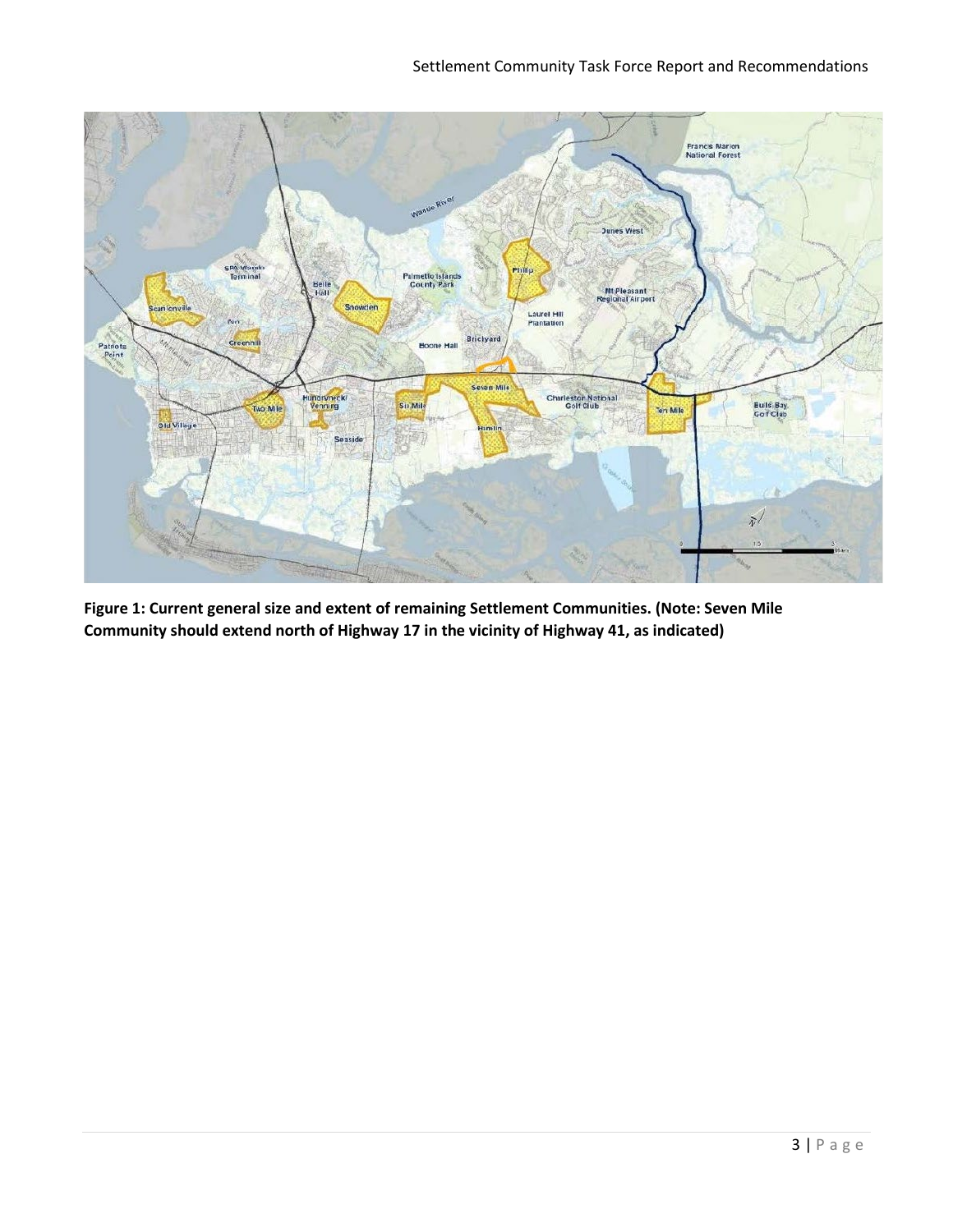# Identification of Issues and Problems

At their initial meeting on January 7, 2021, the Settlement Community Task Force brainstormed many concerns and issues to serve as starting points for their subsequent discussions. (*See Appendix 2 for full list of issues and concerns identified*.) Many of the topics identified closely related to each other and lent themselves to discussion within the context of a larger theme.

The main issues could be grouped into several categories:

- Infrastructure
	- o Drainage -Maintenance
	- o Sewer Lack of Investment
	- o Transportation Infrastructure
- Economic Disparity
	- o Housing Costs
	- o Denial of Investment Opportunities for Private Property and Community Spaces
	- o Local Business Support
- Cultural Integrity
	- o Community Preservation
	- o Zoning Decisions
	- o Community Coordination
- Property Ownership
	- o Titles
	- o Taxes

To ensure that staff and community members had accurate information about the various topics, the original discussion points were grouped into themes for information gathering purposes. Over several months, the Settlement Community Task Force held meetings with experts from relevant fields to inform discussion on various topics. These meetings typically involved a presentation by the area expert, followed by questions and discussion of relevant topics. (Chart on next page)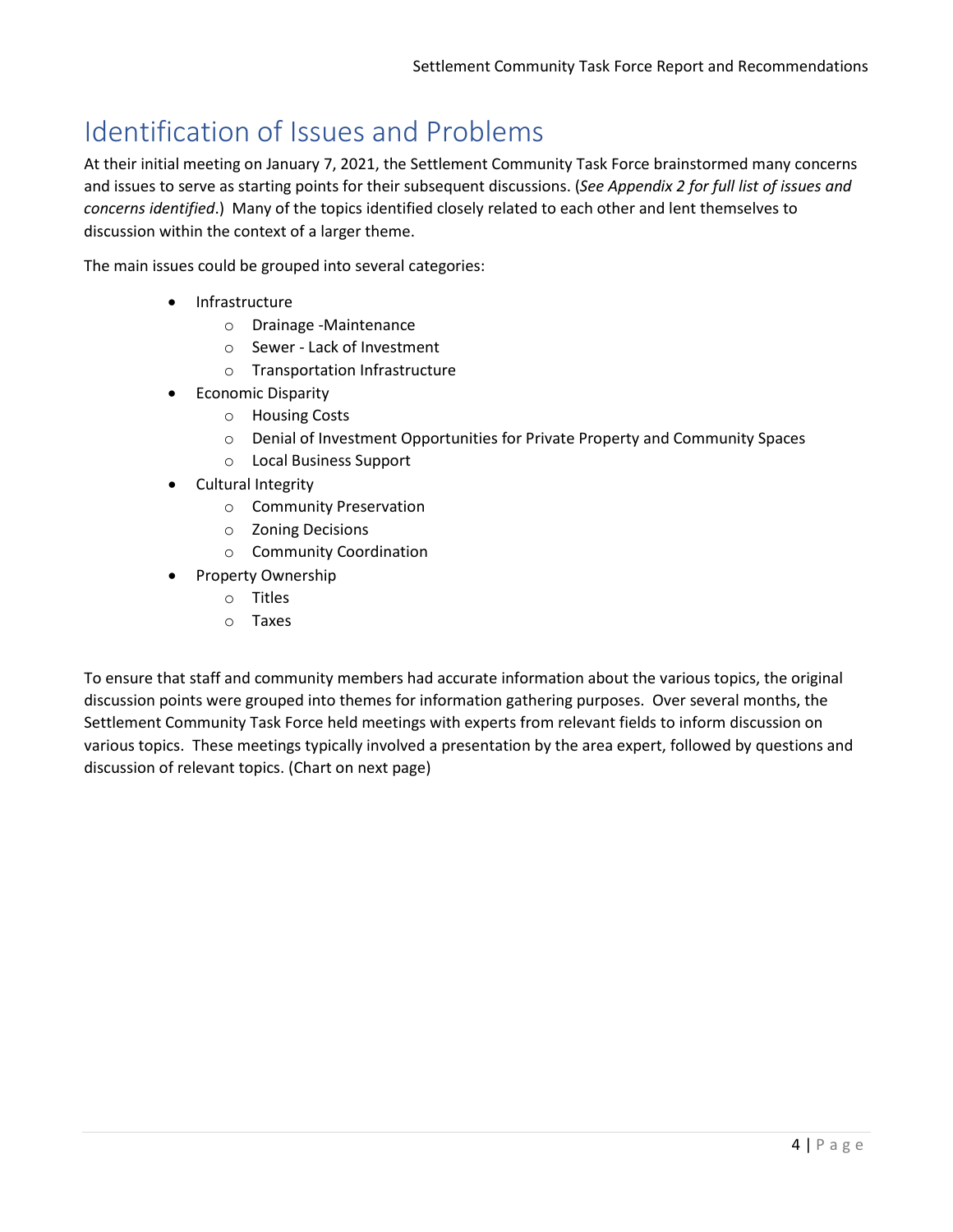| <b>Date</b> | <b>Theme</b>                 | <b>Presenters</b>                   | <b>Points of Discussion</b>                        |
|-------------|------------------------------|-------------------------------------|----------------------------------------------------|
| 2/11/2021   | Property Ownership           | Center for Heirs Property           | Property ownership,<br>maintaining title, building |
|             |                              |                                     | generational wealth,                               |
|             |                              |                                     | investing in community                             |
| 3/11/2021   | <b>Property Value/Taxes</b>  | Charleston County Assessor; Mount   | Tax rates AG valuation,                            |
|             |                              | Pleasant CFO                        | <b>Homestead Exemption</b>                         |
| 4/8/2021    | <b>Public Infrastructure</b> | Town/County/SCDOT stormwater        | Maintenance of drainage                            |
|             |                              | and roads staff                     | systems and roadways,                              |
|             |                              |                                     | stormwater issues, roadway                         |
|             |                              |                                     | improvements                                       |
| 5/13/2021   | Property Investment          | Center for Heirs Property (Forestry | Community investment,                              |
|             |                              | Initiative), SC Association for     | economic development,                              |
|             |                              | Community Economic Development,     | wealth building, grants,                           |
|             |                              | Housing for All Mount Pleasant      | financing                                          |
| 6/10/2021   | Water & Sewer                | <b>Mount Pleasant Waterworks</b>    | Water & sewer expansion                            |
|             |                              |                                     | and service, impact fees,                          |
|             |                              |                                     | grants                                             |
| 6/17/2021   | Mt Pleasant Way/Six          | <b>Town Staff</b>                   | Teams meeting to discuss                           |
|             | Mile Cultural Heritage       |                                     | Six Mile Heritage Trail                            |
|             | Trail                        |                                     |                                                    |
| 7/15/2021 & | Zoning, Land Use &           | Charleston County and Town staffs   | Zoning regulations, lot sizes,                     |
| 8/12/2021   | Transportation               |                                     | restrictions                                       |
| 9/16/2021   | <b>Review of Draft</b>       | <b>Town Staff</b>                   | <b>Review of Draft</b>                             |
|             | Recommendations              |                                     |                                                    |
| 10/14/2021  | Charleston County            | Charleston County staff and         | Grant opportunities and                            |
|             | <b>Community Services</b>    | <b>Operation Home staff</b>         | home repair opportunities                          |
|             | Dept. & Operation            |                                     |                                                    |
|             | Home                         |                                     |                                                    |
| 11/10/2021  | Review of Draft Report       | <b>Town Staff</b>                   | Review of Draft                                    |
| 12/9/2021   | Final Review of Draft        | <b>Town Staff</b>                   | Final Review of Draft                              |

\*Summary of Resources/Contacts identified in these meetings will be found in Appendix 3

\*\*Presentations and handouts will be attached in Appendix 4.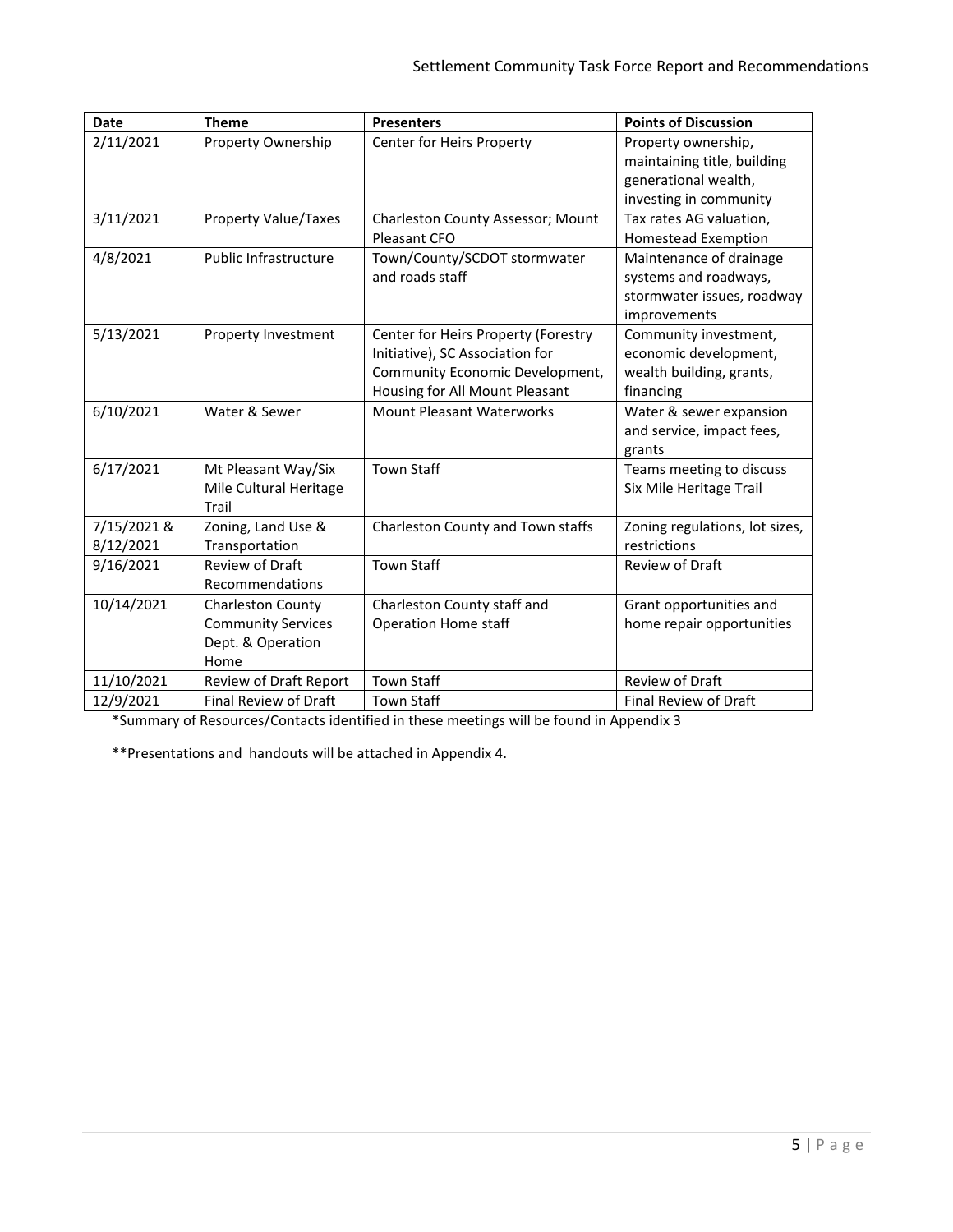# Context and Recommendations

Following the information gathering sessions, the Task Force began a process of synthesizing this information into relevant recommendations to ultimately be forwarded to Town Council for consideration. The following recommendations are grouped by theme and many are appropriate for coordination with other legislative/governmental bodies beyond the local government of the Town of Mount Pleasant.

## Infrastructure –

Our Settlement Communities are historically rural communities, existing now in a suburban setting. This is clearly illustrated by the lack of investment in "modern" public infrastructure in these areas. Many of the residents want to protect the historic rural qualities of the community while gaining access to the same suburban services as neighboring suburban developments.

### Findings:

#### *Drainage - Maintenance*

- Much of the stormwater drainage within Settlement Communities is handled by open ditches.
- These ditches may be owned and maintained by multiple agencies the Town of Mount Pleasant, Charleston County, or SC Department of Transportation.
- Often, a ditch owned by one agency flows into a ditch owned by another agency, so coordination is necessary to create an effective maintenance schedule.
- Frequently, older ditches do not have drainage easements associated with them, so the agencies are unable to perform needed work until that is acquired.
- Senator Sandy Senn established a program for all residents within Charleston County to coordinate stormwater maintenance between the various relevant agencies. This program, called the Countywide Intergovernmental Flood Prevention Taskforce Committee, is open to all residents of Mount Pleasant and our unincorporated areas.

### *Sewer – Lack of Investment*

- Mount Pleasant Waterworks is the State-designated water and sewer provider in the Mount Pleasant Area.
- Town of Mount Pleasant requires contiguous properties to annex in order to connect to available sewer. If properties are not contiguous, an affidavit is required, stating that the property will annex when it becomes contiguous.
- Mount Pleasant Waterworks currently has approximately 42,000 accounts. Of these, 2,321 are in the County; 918 water only, 1,403 water and sewer.
- There are also 748 Septic systems in the greater Mount Pleasant area 91 in the Town and 657 in the County.
- Septic systems in some areas of the community are affected by climate change and rising sea level; therefore, they do not function properly.
- HUD grants cannot be used for projects (e.g. sewer line extension) where annexation is a requirement, according to County staff.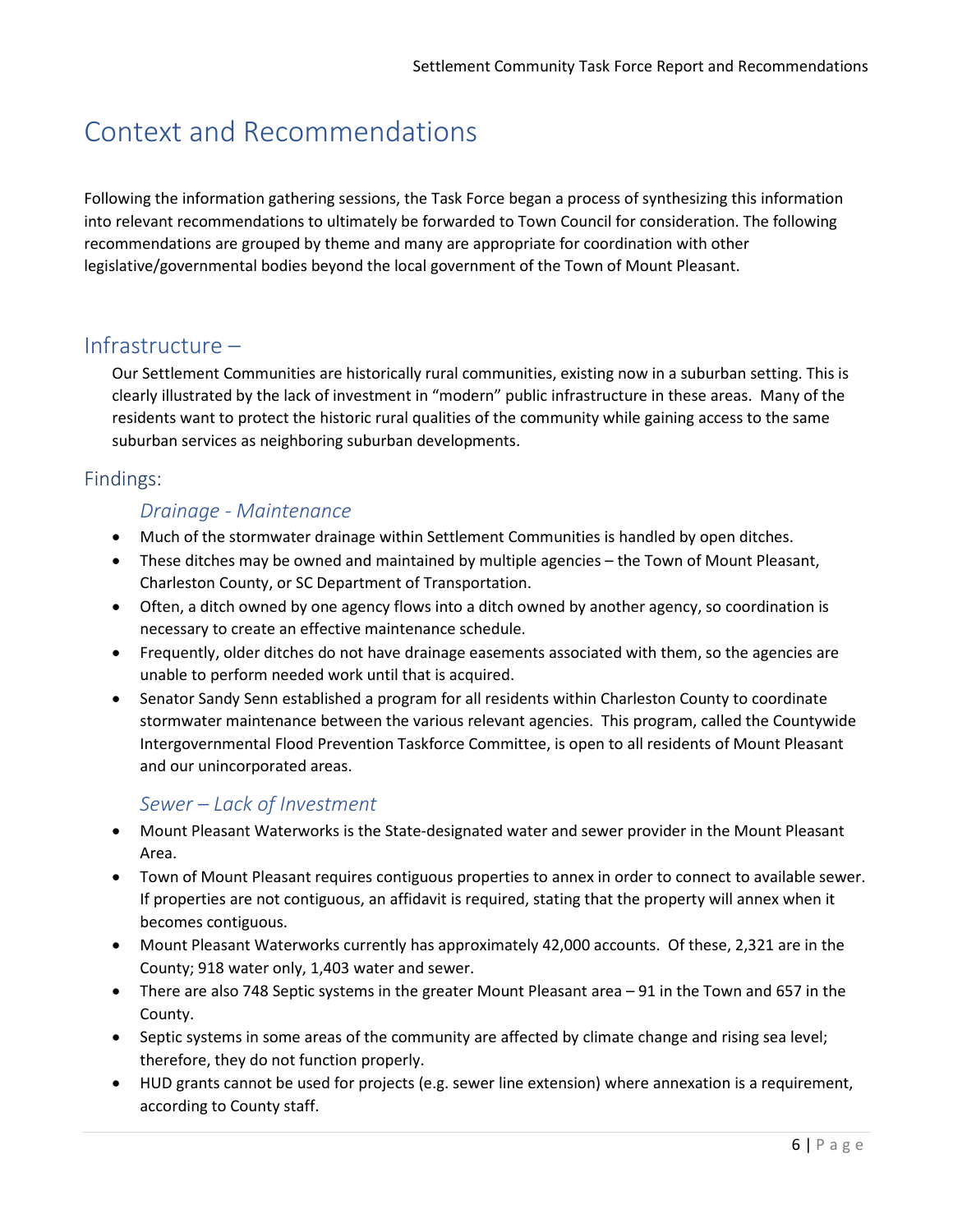• Demographics information specific to the Settlement Communities is non-existent due to the relatively small size of the Communities and the way that Census data is collected and tabulated.

## *Transportation Infrastructure*

- Within Settlement Communities there is a general desire to stop building of new roads and prevent widening of existing ones.
- Of recent concern to several Settlement Communities is the proposed project to address traffic concerns on Highway 41. On August 24, 2021, Charleston County Council voted 9-0 to move the Compromise Alternative forward through the National Environmental Policy Act (NEPA) process and further into design. The Compromise Alternative consists of two travel lanes in each direction from the Wando River Bridge to Dunes West Boulevard/Rivertowne Parkway, one lane in each direction with a center turn lane/median through Phillips Community, two travel lanes in each direction from south of Joe Rouse Road to Highway 17, and adds a two lane southern parkway from Highway 41 to Park West Boulevard along the edge of Laurel Hill County Park. The Compromise Alternative also includes changes from earlier alternatives to reduce right-of-way impacts at the Highway 17 intersections with Highway 41 and Winnowing Way.<sup>[2](#page-10-0)</sup>
- The Mount Pleasant Way project is a proposed network of connected multi-use paths intended for nonmotorized users that will link key portions of the Town including recreation facilities, parks, schools, neighborhoods, commercial zones, etc. The intent of this network is to provide safe and efficient infrastructure for alternative modes of transportation for our residents and visitors to use for both recreation and commuting purposes to noteworthy attractions within the Town. This project is a multiphased endeavor that will take years to fully implement: Phase 1 of this project consist of the development of a Master Plan for the multi-use network which will define the proposed routes, help create a vision for the path both aesthetically and functionally, develop implementation strategies and outline potential funding opportunities. This phase will include several public meetings, development of stakeholder groups, charrettes and will be a fully inclusive process for all interested parties to provide their comments and input on the direction of the project. Phase 2 will involve the implementation of the path defined within Phase 1. Segments will be constructed based on a prioritized project ranking matrix which will include items such as ease of construction, availability of funding, connectivity to existing attractions and existing infrastructure.<sup>[3](#page-10-1)</sup>

## Recommendations :

### *Drainage - Maintenance*

- 1) Utilize the Countywide Intergovernmental Flood Prevention Taskforce Committee to improve intergovernmental coordination and to document and resolve drainage complaints and problems in a timely manner.
- 2) Improve communication channels with local neighborhoods and settlement communities, particularly regarding timing and design of local infrastructure projects.

<span id="page-10-1"></span><span id="page-10-0"></span><sup>&</sup>lt;sup>2</sup> "Highway 41 Corridor Improvements." Highway 41 Corridor Improvements, Charleston County, http://www.hwy41sc.com/.<br><sup>3</sup> "Mount Pleasant Way: Mount Pleasant, SC - Official Website." Mount Pleasant Way | Mount Pleasant, SC http://www.tompsc.com/1179/Mount-Pleasant-Way.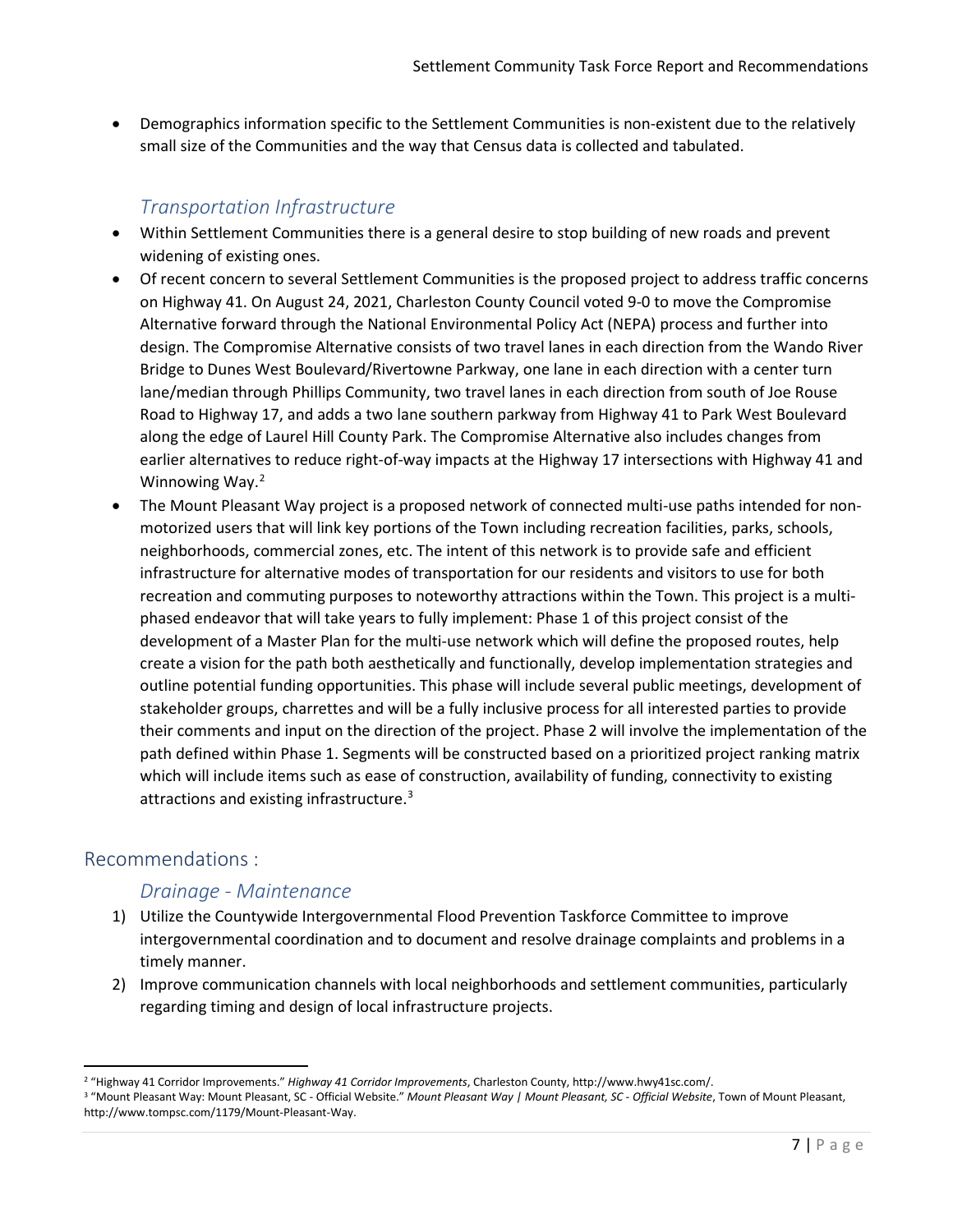## *Sewer – Lack of Investment*

- 3) Work with Town and County governments to get stimulus funds for maintenance of existing systems and installation of other needed public infrastructure.
- 4) Develop surveys or mine other data to identify demographic information based on settlement community boundaries.
- 5) Recommend that Town Council review and change Town ordinances requiring annexation for access to sewer service (or at very least allow existing water customers to be able to receive sewer service without annexation).
- 6) Recommend that MPW establish their proposed Clean Water Coalition to enlist settlement community members support in the process of identifying, prioritizing, and pursuing grants for the extension of public sewer within these unsewered areas. The Town and County should partner in this process as requested, and appropriate.
- 7) Partner with MPW and organizations such as the US Water Alliance to promote access to clean water and pursue grants to improve water and sewer infrastructure in unsewered areas.
- 8) Consider utilizing alternate waste management systems where sewer service is not feasible or is cost prohibitive. Procure grants to pay for conversion for residents.
- 9) Request that MPW consider establishing a sliding scale for tap-in fees that would adjust fees for lower income households, including those in settlement communities.
- 10) Public water, as well as public sewer, should be available to all residents of the Settlement Communities.

### *Transportation Infrastructure*

- 11) Roadway proposed at 17/41 south into Seven Mile (41 Extension/NA6) should be removed from the Comprehensive Plan per the Task Force (?) recommendation.
- 12) If new roads are designed to cross multiple jurisdictions, the planning/permitting process should be handled by the BCDCOG.
- 13) Coordinate local roadway, bike, and pedestrian infrastructure with community members earlier in the planning/design process. Plans shall not be modified without community input and support.
- 14) Make the Mount Pleasant Way segment in Six Mile a Quiet Street segment, bike path should go around and quiet street go through Six Mile and complete sidewalk from Six Mile Road north to the traffic circle (funds allocated from Liberty Hill Farms).
- 15) Continue coordination with Ten Mile Community regarding Gadsdenville Road sidewalks.
- 16) Require sidewalks within all new subdivisions in settlement communities including along frontage of community on accessing road.
- 17) Stop building new roads or widening roads within settlement communities.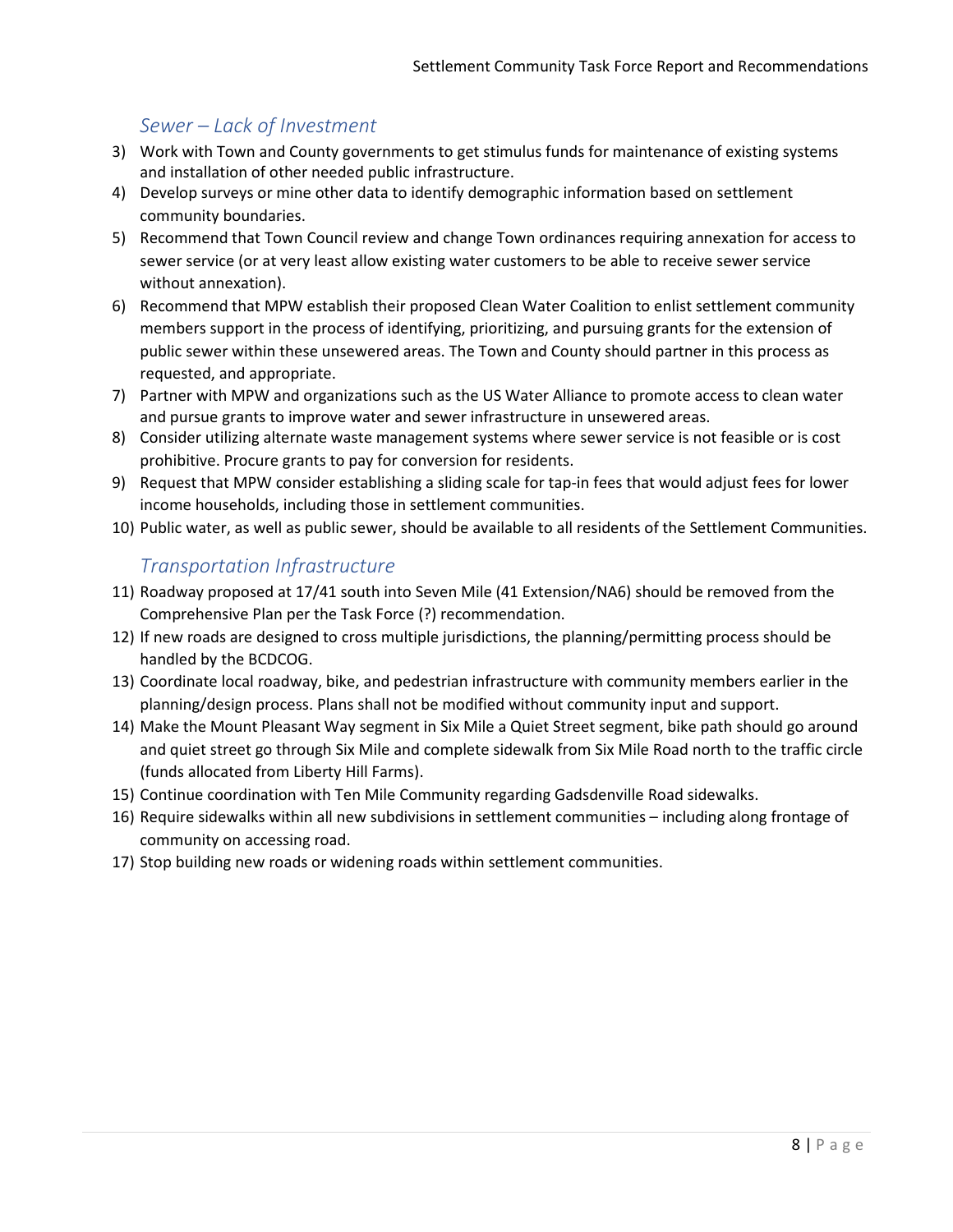## Economic Disparity

Subsistence farming, fishing, oystering, sweetgrass basket weaving, and small business operation have historically provided settlement community members their livelihoods. These jobs provided opportunities for a good life, but not necessarily excess funds to allow for re-investment in the community. While many other employment opportunities exist now for Settlement Community residents, the communities still suffer from a long-term denial of capital investment opportunities, compared to nearby areas. In situations where outsiders have come in to purchase land and invest in the area, the new developments are typically out of the price-range of the long-time community families.

Racial Disparities in income, investment, education, and environmental hazards are found throughout the greater Charleston community. In fact, even single family home loans tend to be denied at a greater rate for African American applicants, regardless of income level<sup>[4](#page-12-0)</sup> As homeownership remains a principal means of building wealth, this impact on families, particularly over generations, is staggering.<sup>[5](#page-12-1)</sup>

Finding opportunities and capital to support local independent businesses is also a challenge in this era of retail chain stores. Improving opportunities for new local business creation could also provide employment opportunities for local residents.

## Findings:

#### *Housing Costs*

- Housing prices in the Charleston Metro area rose 44.5% in the 5 years between January 2014 and January 2019. In that same timeframe, per capita income rose only 23.2%. Housing prices have continued to rise, increasing another 19.3% since early 2019.<sup>[6](#page-12-2)</sup>
- Households face a financial burden when housing costs (including utilities) exceed 30 percent of household income. As of 2019, 1 in 3 households in Charleston County pay more than 30% of their household income on housing costs, causing a financial burden for their families.<sup>[7](#page-12-3)</sup>
- The Charleston County Affordable Housing Task Force found that 78,000 additional housing units are needed in the County between now and 2030. This study shows that 2,600 units that are affordable based on income level are needed each year in the Charleston metro area.<sup>[8](#page-12-4)</sup>
- The Charleston Metro Chamber of Commerce forecasts that home sales in the region will increase 3.5% and 1.5% respectively for the years 2021 and 2022, and that the continued demand will elevate the median sales price over \$300,000, and the average above \$430,000.<sup>[9](#page-12-5)</sup>

https://www.charlestoncounty.org/departments/county-council/packets/2019/5-7-19-Special-Finance.pdf?v=539.<br><sup>9</sup> "Economic Outlook." Charleston Chamber of Commerce, Charleston Chamber of Commerce, Mar. 2001, https://www.char content/uploads/2021/03/EOC-2021\_Forecast-Book\_DIGITAL.pdf.

<span id="page-12-0"></span><sup>4</sup> *The State of Racial Disparities in Charleston County, South Carolina 2000-2015*. College of Charleston, https://rsji.cofc.edu/wpcontent/uploads/2017/01/The-State-of-Racial-Disparities-in-Charleston-County-SC-Rev.-11-14.pdf. p. 39

<span id="page-12-1"></span><sup>5</sup>Clarke, Kristen. "Assistant Attorney General Kristen Clarke Delivers Remarks Announcing a New Initiative to Combat Redlining." *The United States Department of Justice*, 22 Oct. 2021, https://www.justice.gov/opa/speech/assistant-attorney-general-kristen-clarke-delivers-remarks-announcing-newinitiative.

<span id="page-12-2"></span><sup>6</sup> "All-Transactions House Price Index for Charleston-North Charleston, SC (MSA)." *FRED*, 30 Nov. 2021,

<span id="page-12-3"></span>https://fred.stlouisfed.org/series/ATNHPIUS16700Q.<br><sup>7</sup> "Attainable Housing Resource Guide - CMCC." *Charleston Chamber of Commerce*, Charleston Chamber of Commerce, Mar. 2021,

https://www.charlestonchamber.org/wp-content/uploads/2021/03/Attainable-Housing-Resource-Guide\_March-2021.pdf.

<span id="page-12-4"></span><sup>8</sup> "Agenda - Charleston County Government." *Charleston County*, Charleston County, 7 May 2019,

<span id="page-12-5"></span>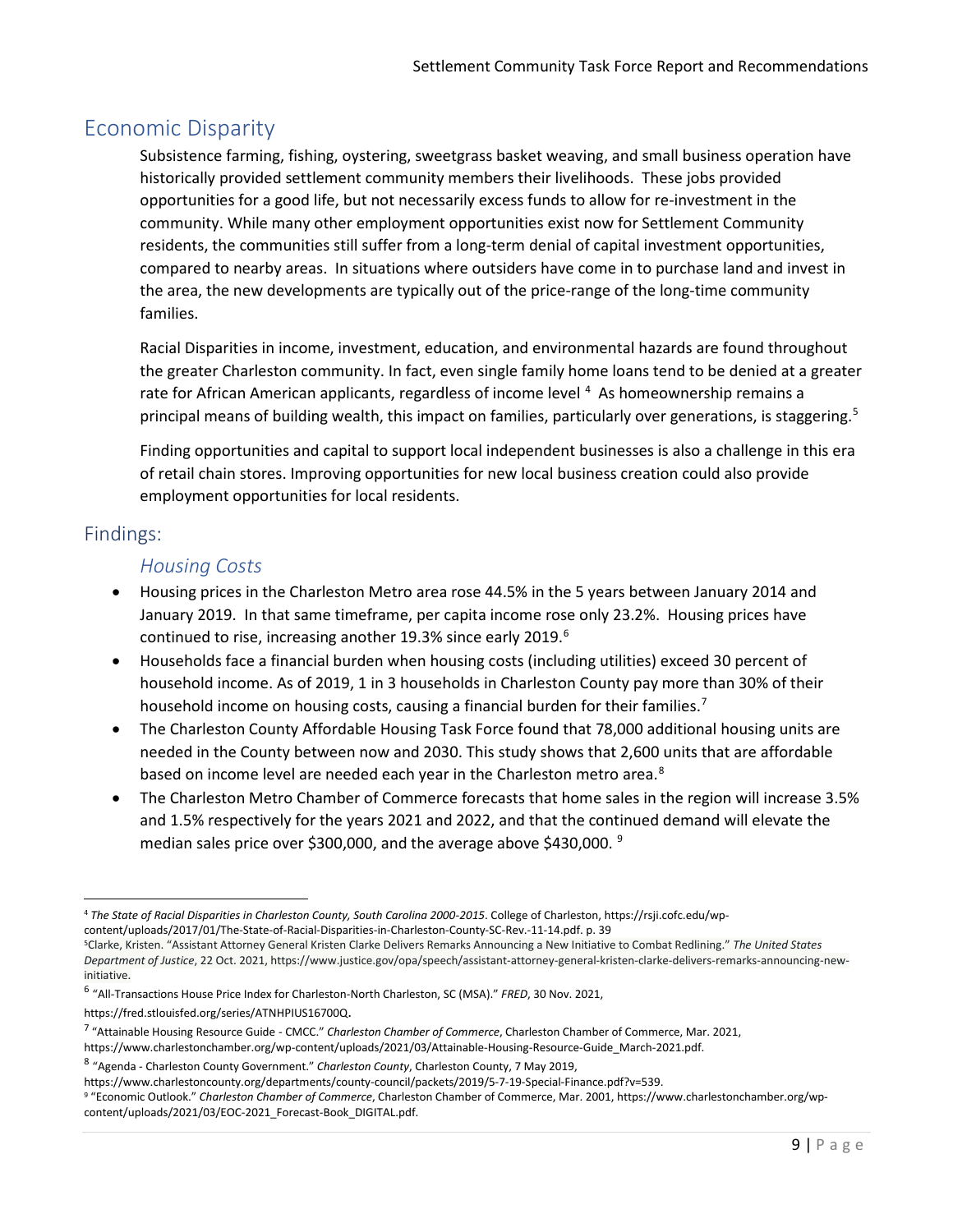- Workforce housing opportunities in the Town are extremely limited. This classification would include housing affordable by those earning less than 120% of the area median income - \$57,000 for an individual; \$82,000 for a family of four.<sup>[10](#page-13-0)</sup>
- Local zoning within the communities allows mainly single family detached residences, on 12,500 square foot lots. Town CC zoning currently allows single family dwellings, Accessory Dwelling Units, and mobile homes. There is an allowance for family compounds, with restrictions. Charleston County's S-3 zoning allows single family homes and replacement manufactured housing units, as well as Dwelling Groups.
- Single family residences on large lots may not be the most cost-effective method of development, if housing costs are a concern.

## *Denial of Investment Opportunities for Private Property & Community Spaces*

- Lenders are not always willing to lend on properties in the communities. Whether due to redlining or other factors, this limits the investment potential of these areas, and thus the landowners' ability to build family wealth.
- Lands owned as heirs property are particularly difficult to find financing for, due to requirements for a clear title.
- Funding is needed for construction, maintenance, and management of community centers. Community members would like to be able to reliably use these properties for after school tutoring and for event space that could be rented out, creating an income stream to maintain the center in the future.
- The Community Reinvestment Act was enacted by Congress in 1977 to encourage banks to help meet the needs of the communities where they operate, including low- and moderate-income neighborhoods. Under the CRA, insured banking institutions are evaluated periodically to assess their efforts to support their communities. The CRA outlawed redlining.<sup>[11](#page-13-1)</sup>
- Currently, American Rescue Plan funds are being distributed to Counties and Municipalities, but it is unclear how smaller communities (such as Settlement Communities) might be able to access these.

## *Local Business Support*

- Timber is the #1 harvested crop in SC with over \$800 million sold each year.<sup>[12](#page-13-2)</sup>
- With as little as 10 acres of land, the Center for Heirs Property will help landholders create a Forestry Plan to manage their property for timber, which can provide future income for property owners.
- Agricultural use of property can allow owners to qualify for agricultural valuation of the land for tax purposes, while also providing an income stream.
- The local restaurant community can be a market for locally farmed vegetables, with its focus on farm-totable menus.
- Settlement Communities historically were very self-sufficient, with local residents running a variety of small businesses within the community to meet local needs.

<span id="page-13-0"></span><sup>10</sup> "Resources." *Housing for All Mount Pleasant*, https://www.housingforallmtp.com/resources.

<span id="page-13-1"></span><sup>11</sup> McKenzie, Treasure. "Funding Sources for Getting Ahead: Community Reinvestment Act." *Aha! Process*, 13 May 2021,

<span id="page-13-2"></span>https://www.ahaprocess.com/funding-sources-for-getting-ahead-community-reinvestment-act/.<br><sup>12</sup> Patterson, Steve. "Center for Heirs Property - Forestry Services." Settlement Community Task Force. Settlement Community Task F 2021, Mount Pleasant, Municipal Complex.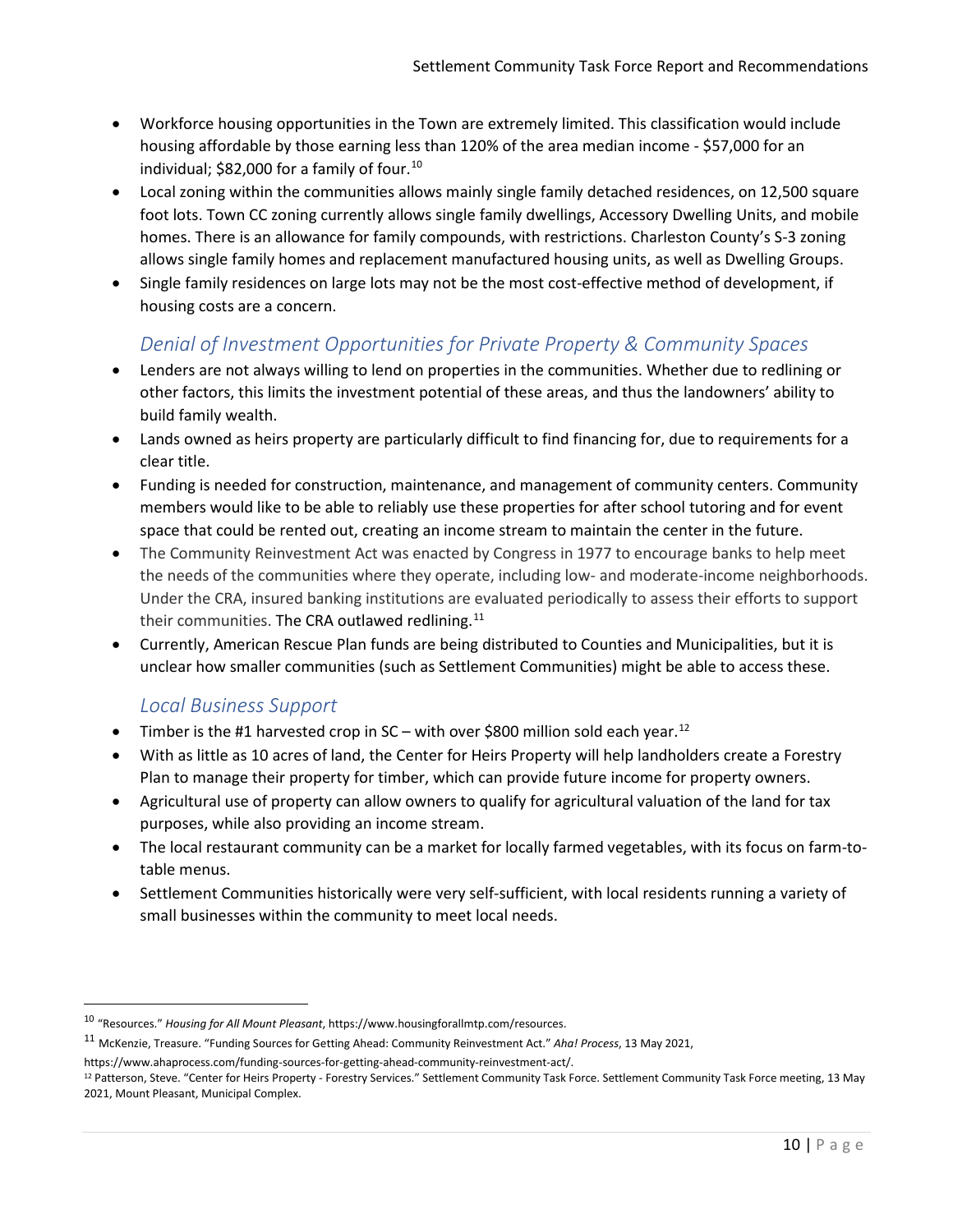#### Recommendations:

#### *Housing Costs*

- 18) Recommend that Town Council consider making changes to the CC (Community Conservation) zoning district to allow greater flexibility of housing types in appropriate areas by special exception.
- 19) Work with Housing for All Mount Pleasant to develop community-compatible types of affordable housing within the Communities to meet both affordable housing needs as well as to create an income stream for local residents, to include opportunities for long term land leases or land trusts.
- 20) Work with local non-profit organizations to provide housing maintenance (particularly for elderly) to maintain affordable housing stock.
- 21) Consider changes to Town ordinances to require that new residential developments include at least a certain percent (20%) of workforce housing units. (Comp Plan)
- 22) Harness support of business community to provide affordable housing opportunities for ALL workers in the Mount Pleasant area.
- 23) Consider off-grid utility options to allow for reduced infrastructure costs, as well as a more resilient lifestyle.

## *Denial of Investment Opportunities for Private Property & Community Spaces*

- 24) Work with the Seven Mile and Hamlin Communities to create a community center to use for local gatherings and events.
- 25) Work with CAGE to attract investors or win grants to develop an economic development project on their land next to Jennie Moore.
- 26) Identify grants and other funding sources to support maintenance, as well as recreation, education, and after school programs at all area Settlement Community community centers. Charleston County should add staff dedicated to helping Settlement Communities with getting grants for desired programs.
- 27) Work to combat redlining practices through local government influence and by making communitysupporting investment choices within Settlement Communities.
- 28) Reach out to local banks to support communities through Community Reinvestment Act grants.

### *Local Business Support*

- 29) Business promotion for local African American businesses Recommend closer coordination between the Town of Mount Pleasant, Mount Pleasant Chamber, and local Black-owned businesses to improve business promotion opportunities within the Mount Pleasant area.
- 30) Encourage Mount Pleasant area Black-owned businesses to participate in programs sponsored by the Opportunity Center, SC Association for Community Economic Development, the Charleston Chamber's minority business accelerator program, and other entrepreneurship organizations.
- 31) Develop business incubator program for black owned businesses in the Mount Pleasant area.
- 32) Consider changes to the Community Conservation zoning and/or Sweetgrass Basket Overlay District to facilitate and allow appropriately scaled neighborhood businesses.
- 33) Review the Sweetgrass Basket Overlay District provisions that specifically deal with criteria for commercial development and revise if necessary.
- 34) Harness support of the local business community to provide opportunities for local workers from the Mount Pleasant area.
- 35) Revisit the recommendations of the Town's Local Food and Farm Assessment, completed in 2011. This document highlights opportunities for local food production and recommends drawing on the area's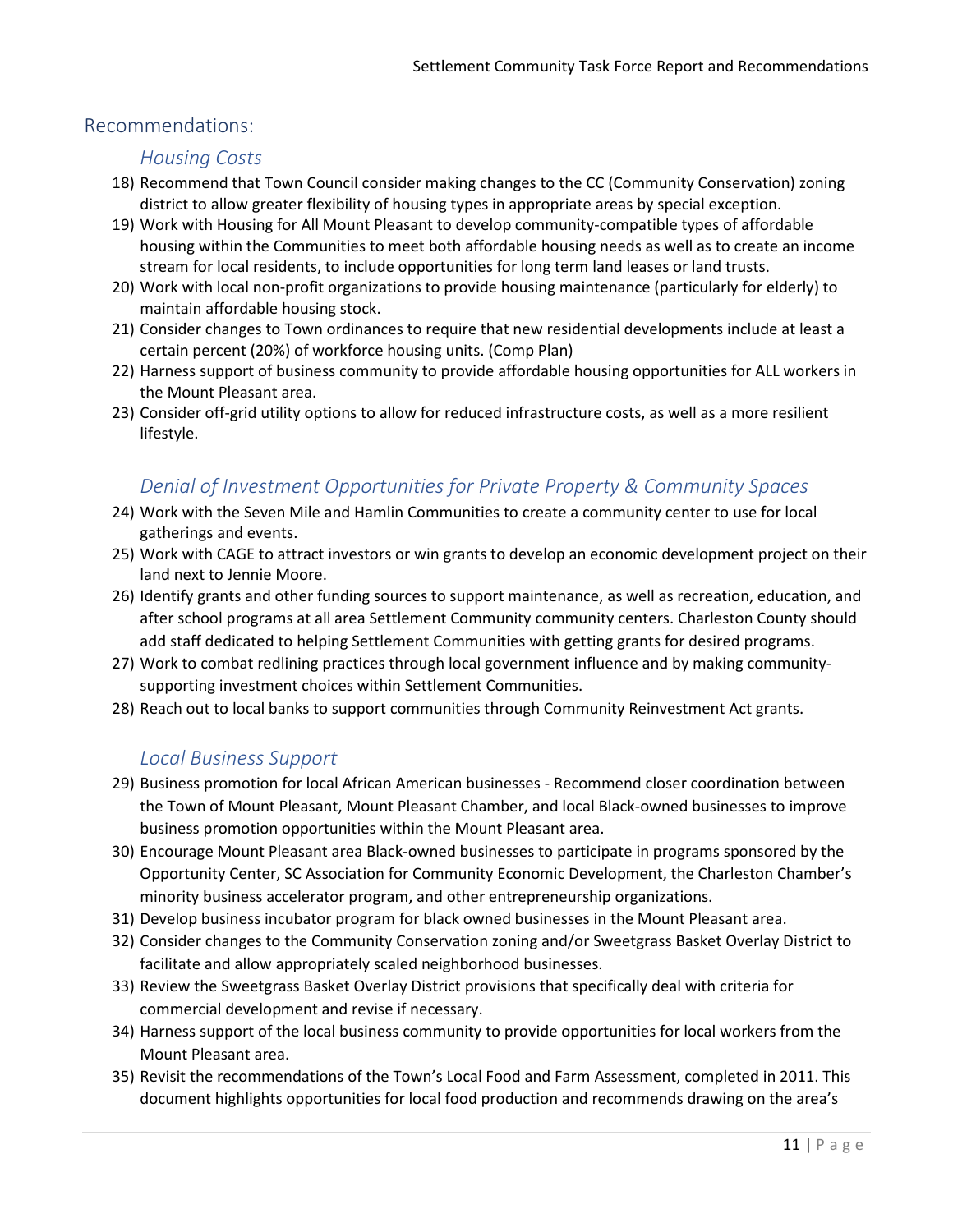agricultural roots to create local food guides, experiences around Local Food, and Farm to Chef programs, among others. (report[: https://projects.sare.org/wp-content/uploads/946191mount](https://projects.sare.org/wp-content/uploads/946191mount-pleasant-final-report-12-14-2011-ls.pdf)[pleasant-final-report-12-14-2011-ls.pdf](https://projects.sare.org/wp-content/uploads/946191mount-pleasant-final-report-12-14-2011-ls.pdf) )

- 36) Work with local landowners and restaurants to develop an East Cooper Farm to Table program, potentially also incorporating local shrimpers and other commercial fishermen.
- 37) Coordinate with local landowners to cultivate and/or provide access to wild growing sweetgrass for harvesting by local basket sewing community.
- 38) Investigate opportunities to improve safe access to sweetgrass basket stands along Highway 17.
- 39) Investigate opportunities to provide community access to local waterways with SCDHEC.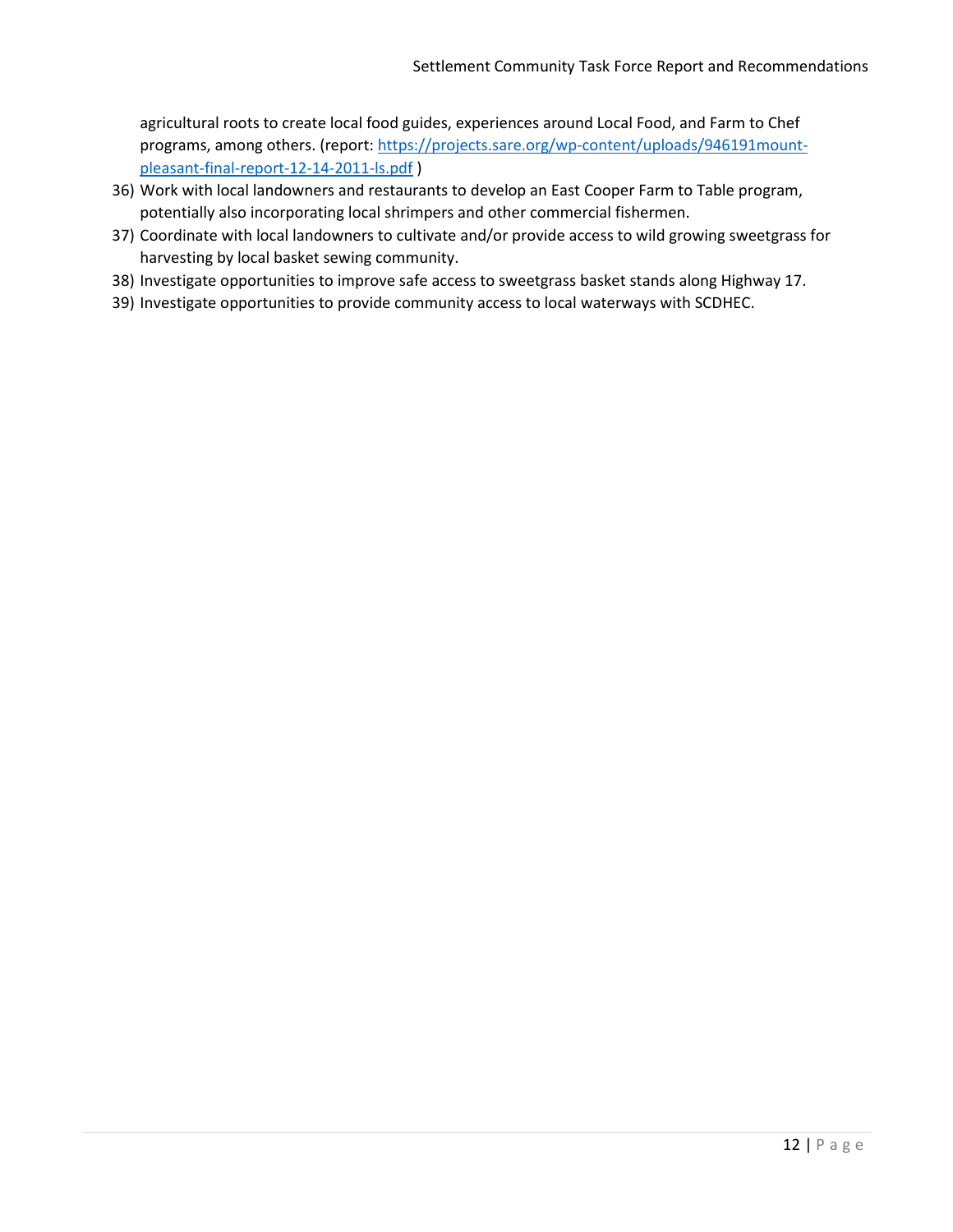## Cultural Integrity

With the rapid growth of the Mount Pleasant area, these historic African-American communities have experienced tremendous development pressure. In many cases, individual properties from within the communities have been sold for subdivision development, resulting in a jarring difference in land development patterns, diminished continuity for the historic community, and increased land prices and pressure on nearby parcels to sell. In addition, the juxtaposition of some properties being within the Town, while the majority remain in the County, creates confusion about who is responsible for work being done in the area. A lack of clear lines of communication adds to this uncertainty.

Settlement Community residents recognize that future development within their communities should be compatible with their existing community. Future residential densities should remain low and new development should reflect and respect the continuation of existing land uses, such as agriculture, forestry, churches, cemeteries, schools and cultural historic buildings. Allow for a limited selection of appropriate businesses, office services and employment opportunities for local residents. Settlement community building scale, lot coverage must be compatible with the existing community and remain consistent with the historic African American settlement community.

## Findings

## *Cultural Preservation*

- Communities being surrounded and diminished. Overdevelopment is the root of these issues.
- The Settlement Communities have been thriving communities in the East Cooper area for over 150 years.
- Current boundaries of Settlement Communities as shown on town maps should be refined and modified with information from community members.
- Many resident families have ties to the land that extend back to the earliest days of the Communities.
- Many of the younger generation leave the Communities for work and housing opportunities elsewhere.
- Sweetgrass basket weavers face challenges to the continuation of their craft due to lack of raw materials, as well as accessibility to local markets.
- Sweetgrass varieties used in landscaping are often not pliable enough for use in weaving. A native variety known as *Muhlenbergia serica* provides better fibers for basket weaving, yet local availability has sharply declined with ongoing development.<sup>[13](#page-16-0)</sup>

## *Zoning Decisions*

- Recent land development within the Settlement Communities often has been developed at smaller lot sizes, and therefore is out of character with the community and does not comply with the Comprehensive Plan's Land Use designation, or the requirements of the Sweetgrass Basket Overlay District (As applicable).
- The Sweetgrass Basket Overlay District has not uniformly been applied to all properties within its designated boundaries. This was a result of ambiguous language in the Town ordinances, which was recently addressed with an ordinance amendment.

<span id="page-16-0"></span><sup>13</sup> Bennett, Kennedy. *Sewn Histories: An Examination of Sweetgrass Basketry and Sweetgrass Plant Habitats in the South Carolina Lowcountry*. Yale University, Oct. 2021. p. 8.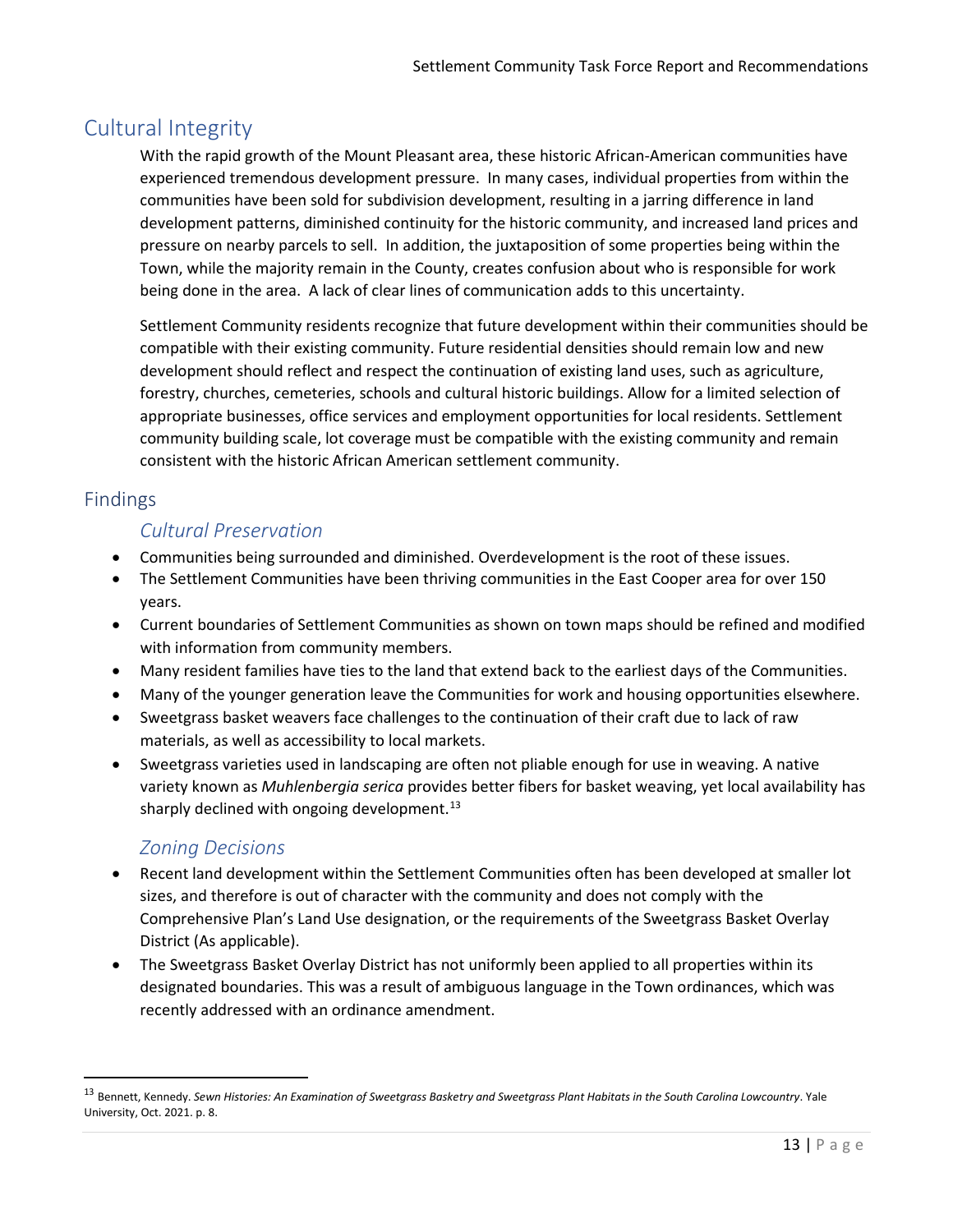## *Community Coordination*

- Communication & public engagement with members of the Settlement Communities is lacking.
- Members of Settlement Communities are not well represented on bodies that make decisions affecting their communities.

| Demographics for Various Boards/Commissions 2011-2021               |        |          |             |                    |          |  |  |
|---------------------------------------------------------------------|--------|----------|-------------|--------------------|----------|--|--|
| <b>Standing Boards/Commissions</b>                                  | % Male | % Female | % Caucasian | % African American | % Other  |  |  |
| <b>Board of Zoning Appeals</b>                                      | 82%    | 18%      | 100%        | 0%                 | 0%       |  |  |
| Design Review Board                                                 | 86%    | 14%      | 100%        | 0%                 | 0%       |  |  |
| <b>Historic District Preservation</b>                               |        |          |             |                    |          |  |  |
| Commission/Old Village                                              | 65%    | 35%      | 100%        | 0%                 | 0%       |  |  |
| <b>Historical Commission</b>                                        | 60%    | 40%      | 92%         | 5%                 | 3%       |  |  |
| <b>Planning Commission</b>                                          | 78%    | 22%      | 89%         | 11%                | 0%       |  |  |
| <b>Select Special Committees</b>                                    |        |          |             |                    |          |  |  |
| Settlement Community Task Force                                     | 29%    | 71%      | 13%         | 87%                | 0%       |  |  |
| <b>Housing Task Force</b>                                           | 62%    | 38%      | 92%         | 8%                 |          |  |  |
| Shem Creek Advisory Committee                                       | 60%    | 40%      | 100%        | 0%                 | 0%       |  |  |
| Open Space Board                                                    | 71%    | 39%      | 100%        | 0%                 | 0%       |  |  |
| TOMP Demographics 2015                                              | 48.10% | 51.90%   | 91.7%*      | $4.6%$ *           | $2.2%$ * |  |  |
| Data based upon Town records and personal observation/recollection. |        |          |             |                    |          |  |  |

Boards and Commissions are typically appointed by Town Council from among applications received from Town residents.

#### \* Make up 98.5% reporting only one race.



#### Recommendations

### *Cultural Preservation*

- 40. Consider pursuing designation by the Department of the Interior for the Gullah Geechee people as a protected cultural group (similar to Native Americans), to clarify rights and allow access to Federal funding opportunities.
- 41. Update the Town's 1988 Cultural Resource Study. (Action Item CE15 from the 2019 Comprehensive Plan)
- 42. Complete work on settlement community historic research begun by Cari Goetcheus through work with the National Park Service. Utilize this information to create educational materials for the public.<sup>[14](#page-17-0)</sup>
- 43. Identify and preserve Gullah-Geechee sites and data for the benefit and education of the public and to help that community be economically sustainable. (Action Item PC9 from the 2019 Comprehensive Plan)

<span id="page-17-0"></span><sup>14</sup> "Charleston County Historic Resources Survey Update." *Home | SC Department of Archives and History*, New South Associates, 12 Sept. 2016, https://scdah.sc.gov/sites/default/files/Documents/Historic%20Preservation%20(SHPO)/Research/CharlestonCounty2016.pdf. p. 8.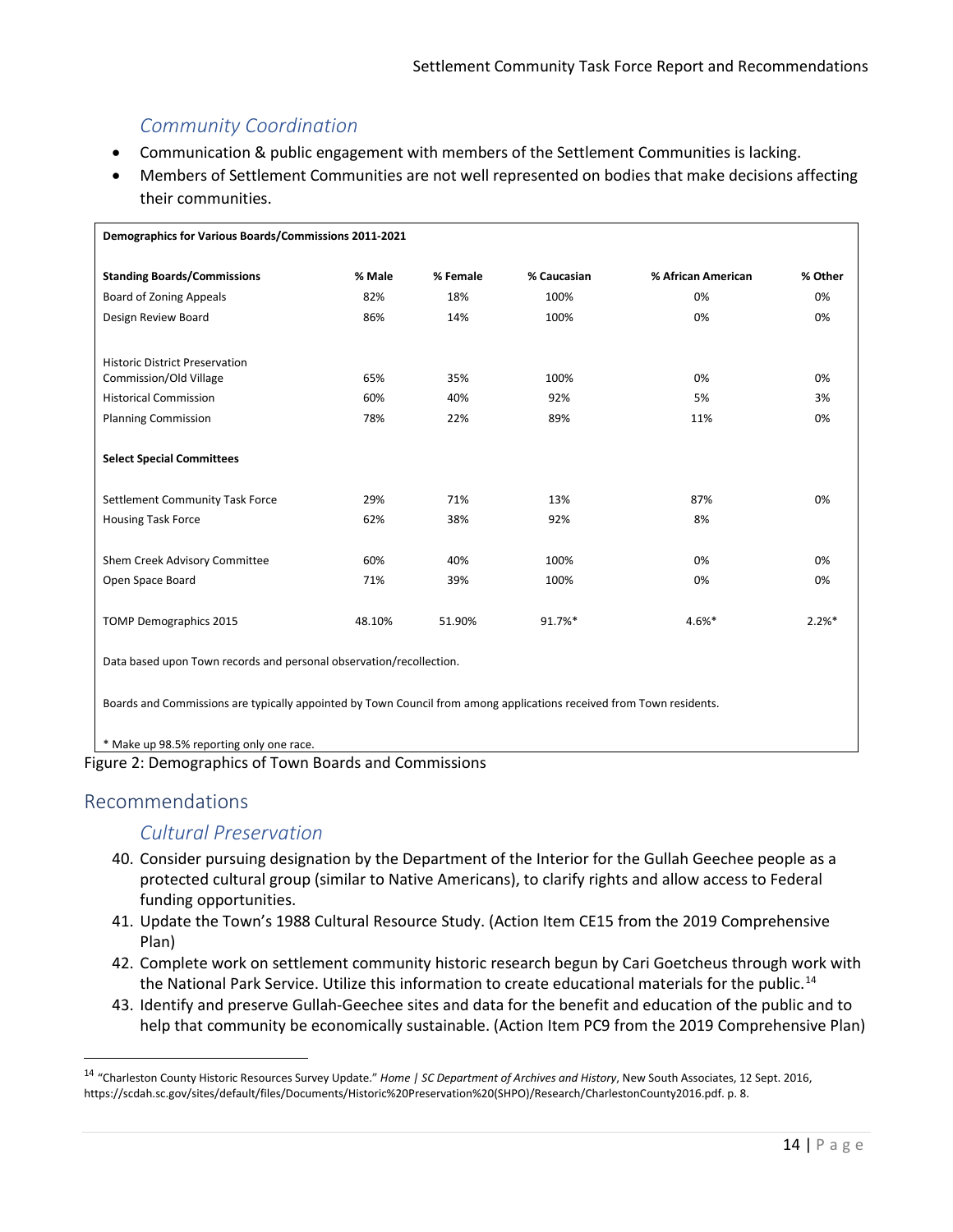- 44. Improve public support for local traditional communities and promote educational, historical, and cultural efforts in the area, including: promoting and protecting the art of sweetgrass basket making and selling; creating Gullah history, culture and culinary programs in local schools; promoting Gullah cuisine; promoting and expanding local Farmer's and Seafood Markets; and facilitating programs to connect local farmers/fishermen with local restaurants. (Action Item PC13 from the 2019 Comprehensive Plan)
- 45. Support the Town's Culture, Arts & Pride Commission in their efforts to beautify and repair sweetgrass basket stands. Work with basket weavers to ensure continued use and maintenance.
- 46. Work with landowners and basket weaving community to protect local sources of sweetgrass for harvesting and encourage wild sweetgrass planting opportunities to increase these local sources.
- 47. Undertake creating a special area plan of the Cultural Core (Boone Hall, Hamlin Farms, Six Mile, Seven Mile). This study should identify opportunities within this area that would simultaneously protect the essential character of the Core, promote local history, and create economic and other opportunities to strengthen the community. (Action Item CE2 from the 2019 Comprehensive Plan)
- 48. Investigate and utilize Community Benefits Agreements to address community concerns related to development, and to document and formalize any mitigation measures agreed upon between the community and the developer.

## *Zoning Decisions*

- 49. Adhere to the Comprehensive Plan when making land use determinations and approving development plans/rezonings.
- 50. Reiterate language in Town and County Codes to ensure that properties within the boundaries of the SBOD cannot opt out of the requirements of the SBOD.
- 51. Recommend that Boards/Commissions/Councils consider the impact of new development projects equally on nearby communities – whether Settlement Communities or newer developments.
- 52. Adopt historic preservation ordinance to match that adopted by Charleston County for the protection of the settlement communities, with members of the settlement communities serving on the associated historic preservation commission. (Action Item RG19 from the 2019 Comprehensive Plan)
- 53. Encourage all Settlement Communities to request inclusion within designated historical districts.
- 54. Modify the Sweetgrass Basket Overlay District (SBOD) to better meet current needs, to include
	- a. verifying that the minimum lot size shall remain 12,500 sf.,
	- b. defining areas for appropriate commercial uses,
	- c. creating opportunities for limited commercial and alternate residential uses within residential areas,
	- d. creating framework map to identify appropriate use, transportation, community features, etc. within the settlement community,
	- e. defining whether the SBOD should be expanded to cover other settlement communities.
	- f. SBOD criteria cannot be waived within boundaries of defined overlay district.
- 55. Reconcile differences in recommended density for properties in the Ten Mile Community that are on opposite sides of the Urban Growth Boundary line. (1 u/acre v 4 u/acre)
- 56. Work with members of the Settlement Communities to refine Town maps of the communities as they currently exist for use in future land use activities, plans, and/or rezonings.

### *Community Coordination*

57. Host an Open House at Town Hall to connect community members with local organizations and resources to address a variety of community needs (affordable housing, home maintenance, drainage issues, ……)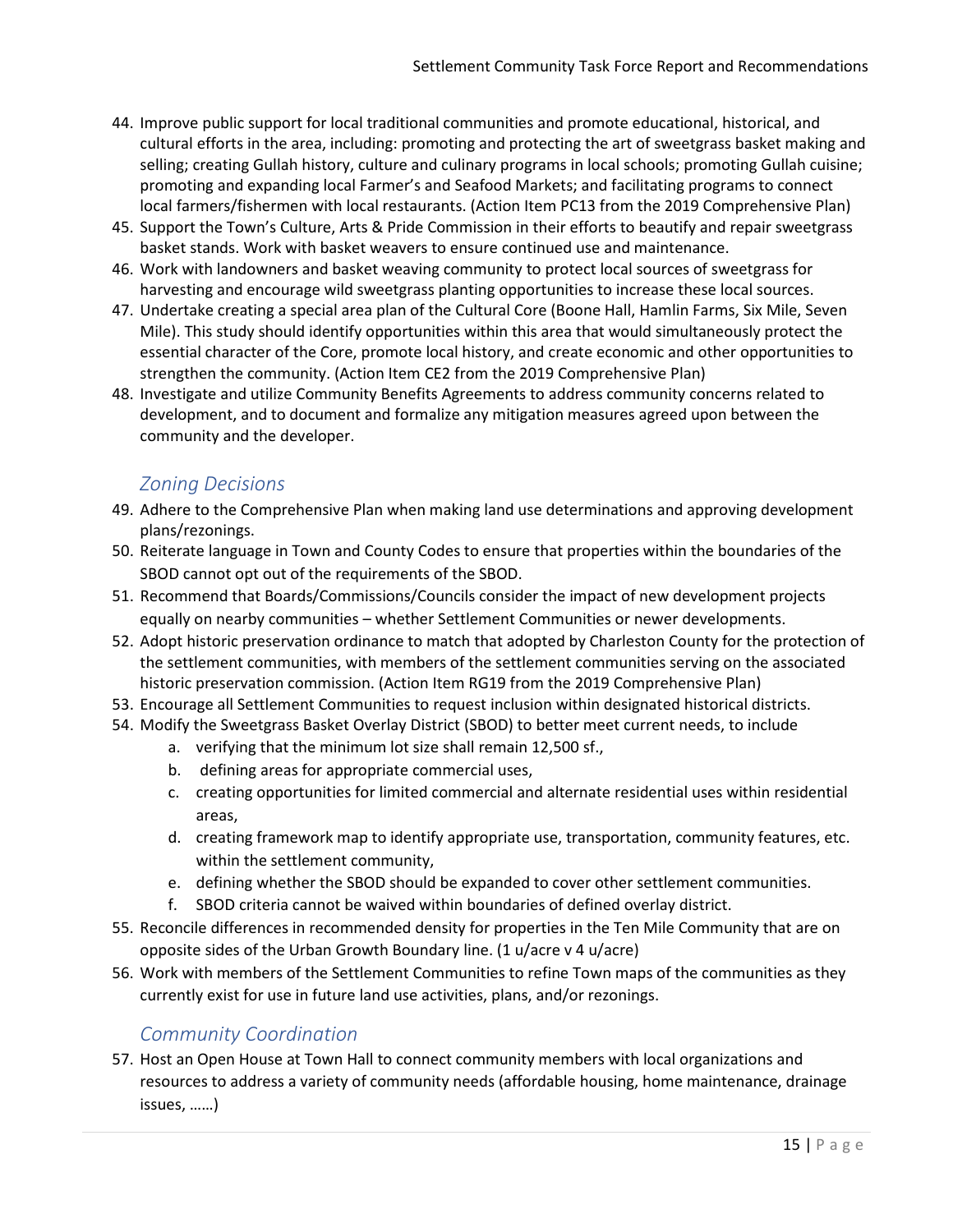- 58. Develop better communications network involving community leaders and local churches. Include Settlement Community representatives in any list of community group/HOA contact information.
- 59. Improve notification procedures to include areas within 300' radius for new development projects.
- 60. Designate representatives of the Town to participate with various local cultural organizations to improve coordination and communication. (Action Item PC19 from the 2019 Comprehensive Plan)
- 61. Appoint Settlement Community representatives to Town/County Boards and Commissions.
- 62. Establish a working group with both the Town and Charleston County to facilitate and ensure implementation of recommendations in this document.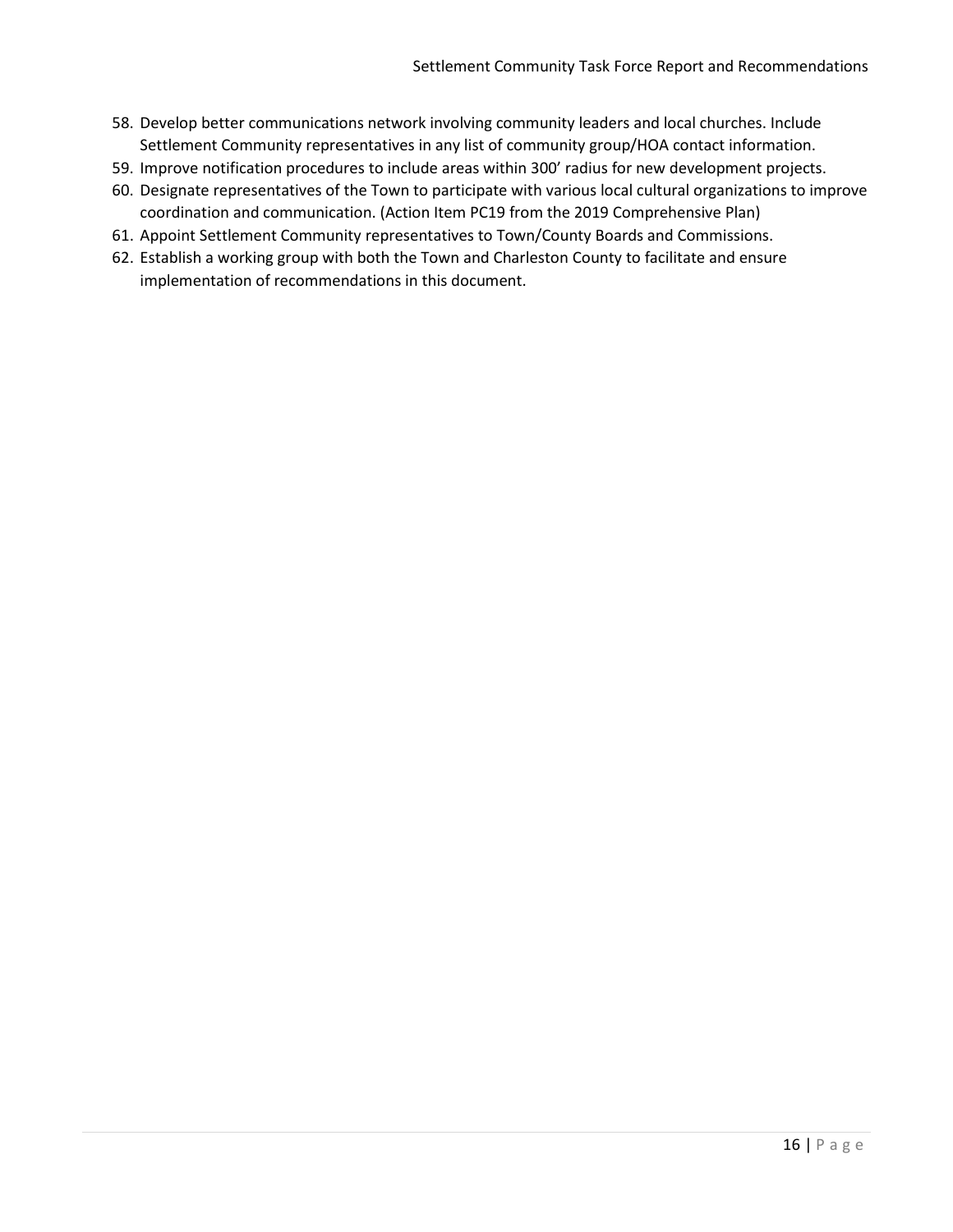## Property Ownership

Within these historic African-American communities, a substantial number of properties are what is considered "Heirs property" – property passed to family members by inheritance, usually without a will. This practice was intentional on the part of the community, as it resulted in multiple owners for the property, thus protecting the family's hold on the land as it would be more difficult to coerce the sale of property with multiple owners. This creates a challenge long-term, however, as all heirs are considered "tenants in common" – they all have an ownership interest in the land – and no one person has clear title to the property. This makes it difficult to obtain loans or even sell the property, as each "owner" has a say in the transaction. It can also threaten the long-term retention of the property as no one person is responsible for paying the taxes, making the property vulnerable to tax sale if not paid.

## Findings:

#### *Titles*

- Property held in common by a group of heirs can be more susceptible to loss by forced sale or tax sale, due to lack of coordination or cooperation among heirs.
- Settlement Communities are looking for opportunities to create wealth for their families from their land within the community.
- Heirs property often cannot qualify for typical loans or mortgages, due to lack of clear title.
- Lack of clear title can also prevent owners of heirs property from receiving certain grants or federal funds, though FEMA regulations have recently changed to allow heirs property to qualify for disaster aid. $^{15}$  $^{15}$  $^{15}$

### *Taxes*

- Primary legal residences have the most favorable tax rate of 4%, but citizens must apply for that rate.
- Homeowners over age 65, or on total disability, whose residence qualifies for the 4% assessment may also apply for a Homestead Exemption to further reduce the taxable value of their property.
- Properties being used for agricultural (10 acre minimum) or commercial timber operations (5 acre minimum) can qualify for an Agricultural Use exemption, which can dramatically decrease taxes. However, if the use changes, rollback taxes are charged for prior years.
- Reassessment of properties is limited, per State Code, to a maximum 15% increase.<sup>[16](#page-20-1)</sup>
- There are concerns within the Settlement Communities about the effect of expensive homes being built within the community that would raise the appraised value of the homes of long-time residents, which would in turn cause their taxes to increase, causing hardship or an inability to keep the property.
- There is also a perception that annexing into the Town would cause a large increase in property taxes. However calculations indicate the difference is more subtle, based upon which County Tax District the property was previously in. $17$

<span id="page-20-0"></span><sup>15</sup> Dreier, Hannah. "FEMA Changes Policy That Kept Thousands of Black Families from Receiving Disaster Aid." *The Washington Post*, WP Company, 2 Sept. 2021, https://www.washingtonpost.com/nation/2021/09/02/fema-policy-change/.<br><sup>16</sup> Glennon, Toy. "Presentation to Settlement Communities Task Force." Settlement Community Task Force. Settlement Community Task Force meeting,

<span id="page-20-1"></span>March 2021, Mount Pleasant, Municipal Complex.

<span id="page-20-2"></span><sup>&</sup>lt;sup>17</sup> Cotov, Marcy. "Presentation to Settlement Communities Task Force." Settlement Community Task Force. Settlement Community Task Force meeting, 11 March 2021, Mount Pleasant, Municipal Complex.